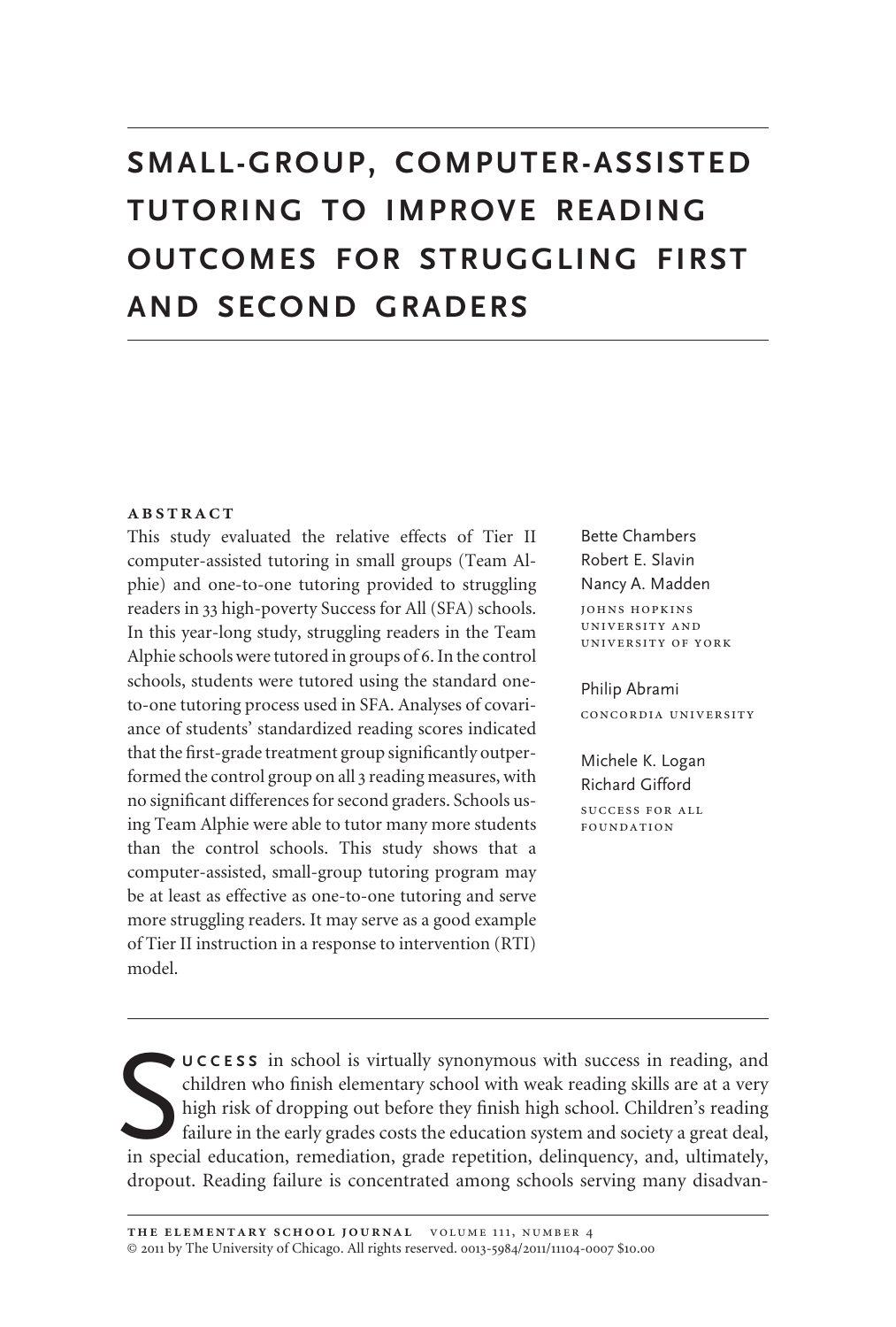taged, minority, and limited-English-proficient children. It is in the early elementary grades where the gap in performance between children of different races first appears, and this gap is perhaps the most important policy issue in education in the United States.

On the fourth-grade National Assessment of Educational Progress (NAEP, 2007), 43% of white children achieved at the "proficient" level, but only 14% of African American, 17% of Hispanic, and 8% of American Indian children scored at this level. Effective reading programs are important for children of all backgrounds, but for disadvantaged and minority children who particularly depend on school to achieve success, effective reading programs are especially important. Because of the importance of ensuring success in reading for all children, it is especially important to evaluate promising programs that have potential for a strong and lasting impact on the reading success of struggling children. In particular, the widespread use of response to intervention (RTI) models has emphasized the use of small-group remedial interventions for children who have had difficulty in initial instruction (Fuchs & Fuchs, 2006). This makes the development of small-group methods capable of helping struggling readers keep up with regular classroom instruction especially important.

This article describes the development and evaluation of an innovative intervention, called Team Alphie, that combines computer-assisted instruction and cooperative learning to help small groups of struggling beginning readers. Team Alphie is the second tier of an RTI model that has been developed over time by the Success for All Foundation in collaboration with the Center for Research and Reform in Education at Johns Hopkins University, the Centre for the Study of Learning and Performance at Concordia University in Montreal, and the Institute for Effective Education at the University of York in the United Kingdom. The first tier is the core reading instruction of the Success for All (SFA) comprehensive reform model, and the third tier is Alphie's Alley, a one-to-one, computer-assisted tutoring program for struggling readers.

Many different types of interventions have been designed to bring struggling readers up to grade level. One-to-one tutoring by certified teachers appears to be the most effective method, yet few schools can afford to tutor all students who experience difficulties in learning to read. A recent systematic review of interventions for struggling readers by Slavin, Lake, Davis, and Madden (2010) found phonetic oneto-one tutoring by certified teachers to be the most effective method for supporting struggling readers, with an average effect size of 0.69. Yet tutoring by certified teachers is expensive, so several alternatives have been evaluated. One is tutoring by paraprofessionals. Slavin et al.'s (2010) review found that phonetic tutoring programs with paraprofessional tutors averaged an effect size of 0.38. A small study by Brown, Morris, and Fields (2005) that directly compared teachers and paraprofessionals as tutors using the same program also found higher effects for teachers  $(ES = 0.47)$ . Similarly, Ehri, Dreyer, Flugman, and Gross (2007) found much better outcomes for teachers than for paraprofessionals using the same program ( $ES = 0.52$ ). In both of these studies, certified teachers were far more effective, but students tutored by paraprofessionals still obtained much better outcomes than nontutored controls.

Another way that schools attempt to make tutoring more cost effective is to provide tutoring to small groups of children rather than one-to-one tutoring. Smallgroup tutorials with a focus on phonics can be effective but, again, are not as effective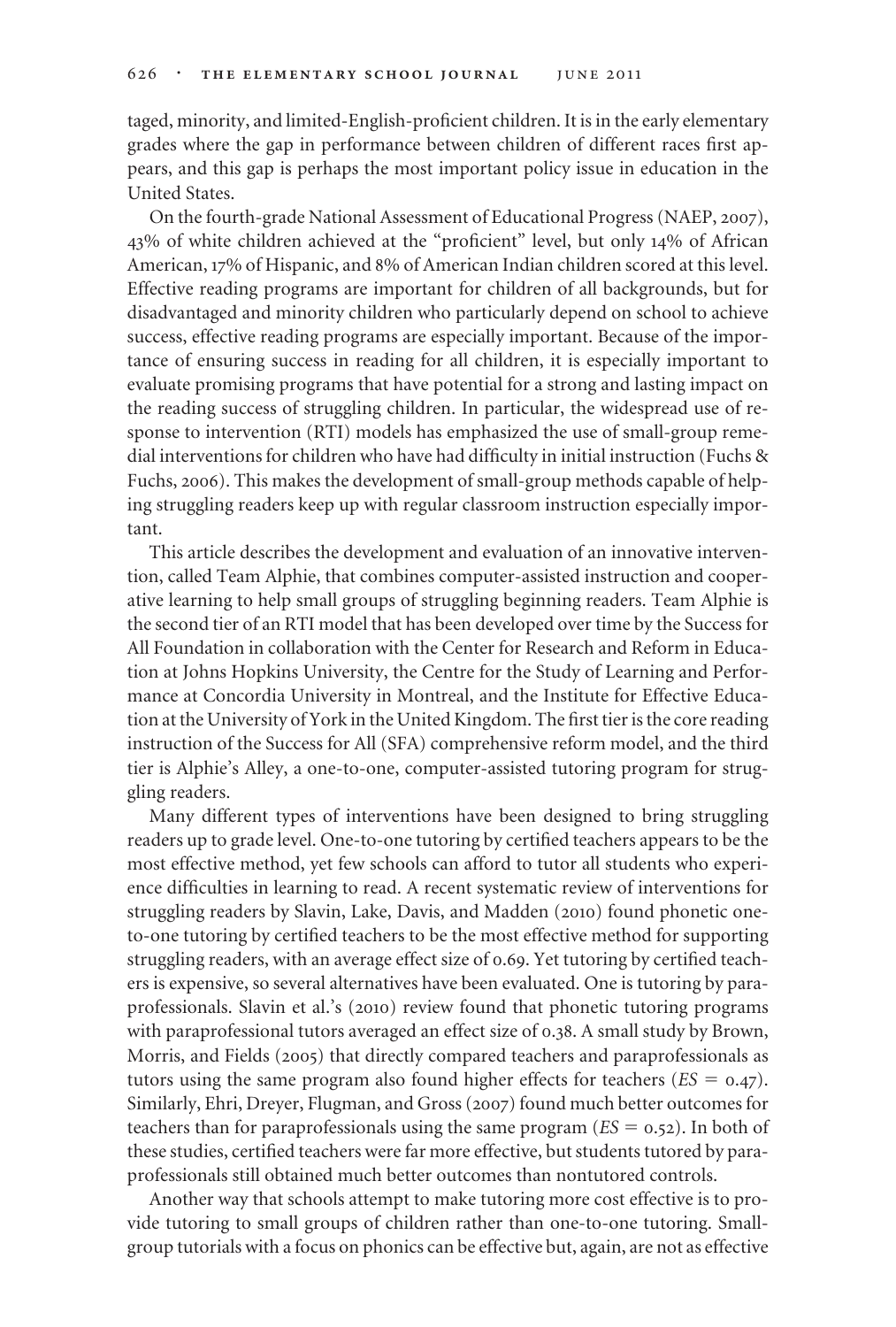as one-to-one phonetically focused tutoring. Slavin, Lake, Chambers, Cheung, and Davis (2009) found a weighted mean effect size of 0.31 for small-group tutoring, which was less than for phonetic tutoring by certified teachers (mean  $ES = 0.69$ ) but similar to that for tutoring by paraprofessionals  $(ES = 0.38)$ . A study using similar instructional methods directly compared one-to-one, one-to-three, and one-to-ten groupings for struggling second graders (Vaughn et al., 2003). Results for monolingual English students showed that one-to-one tutoring was moderately more effective than one-to-three tutoring  $(ES = 0.32)$  and considerably more effective than one-to-ten tutoring  $(ES = 0.71)$ .

# **Background**

## Technology in Beginning Literacy

Educators have also turned to technology to help struggling readers. Computerassisted instruction (CAI) programs are easy to implement, adapt to children's specific needs, and provide activities with graphics that can supplement classroom instruction. CAI applications in early literacy have overwhelmingly consisted of individual students working through self-instructional materials geared to their level of performance. Typically these methods, such as Jostens/Compass Learning, Success Maker, and WICAT, have provided children with two or three 30–45-minute sessions a week. Because children perform at different levels, there is little if any link between what children do on the computer and what they do in reading class, and they rarely receive more than cursory reteaching when they run into difficulties. Because there may or may not be teachers available during tutoring time, traditional CAI activities in reading are typically designed to be relatively easy and repetitive. Much of teaching children to read requires hearing them read out loud, yet even the most advanced voice-recognition programs do not yet work with young readers. Perhaps for these reasons, research evaluating traditional computer-based instruction for reading has found few effects for struggling readers (Slavin et al., 2010) or for children in general (Kulik, 2003; Slavin, Lake, Chambers, et al., 2009). A large-scale randomized evaluation of five modern CAI programs found no effects on beginning reading measures either for students in general or for low achievers (Campuzano, Dynarski, Agodini, & Rall, 2009; Dynarski et al., 2007).

## Research Base for Team Alphie

Team Alphie, the small-group literacy intervention evaluated in this research, applies elements of CAI, embedded multimedia, and peer-assisted learning in an effort to create a Tier II small-group approach that is as effective as one-to-one tutoring for struggling readers. The following sections discuss the research base for the elements of Team Alphie.

While research provides far more support for all forms of one-to-one and smallgroup teaching than for traditional forms of CAI, there is a growing body of evidence that computers can help human teachers obtain better outcomes in early literacy. Computers can help teachers diagnose reading difficulties, individualize instruction, engage children's attention with dynamic activities, increase implementation fidelity (including through the use of embedded multimedia support for teachers and stu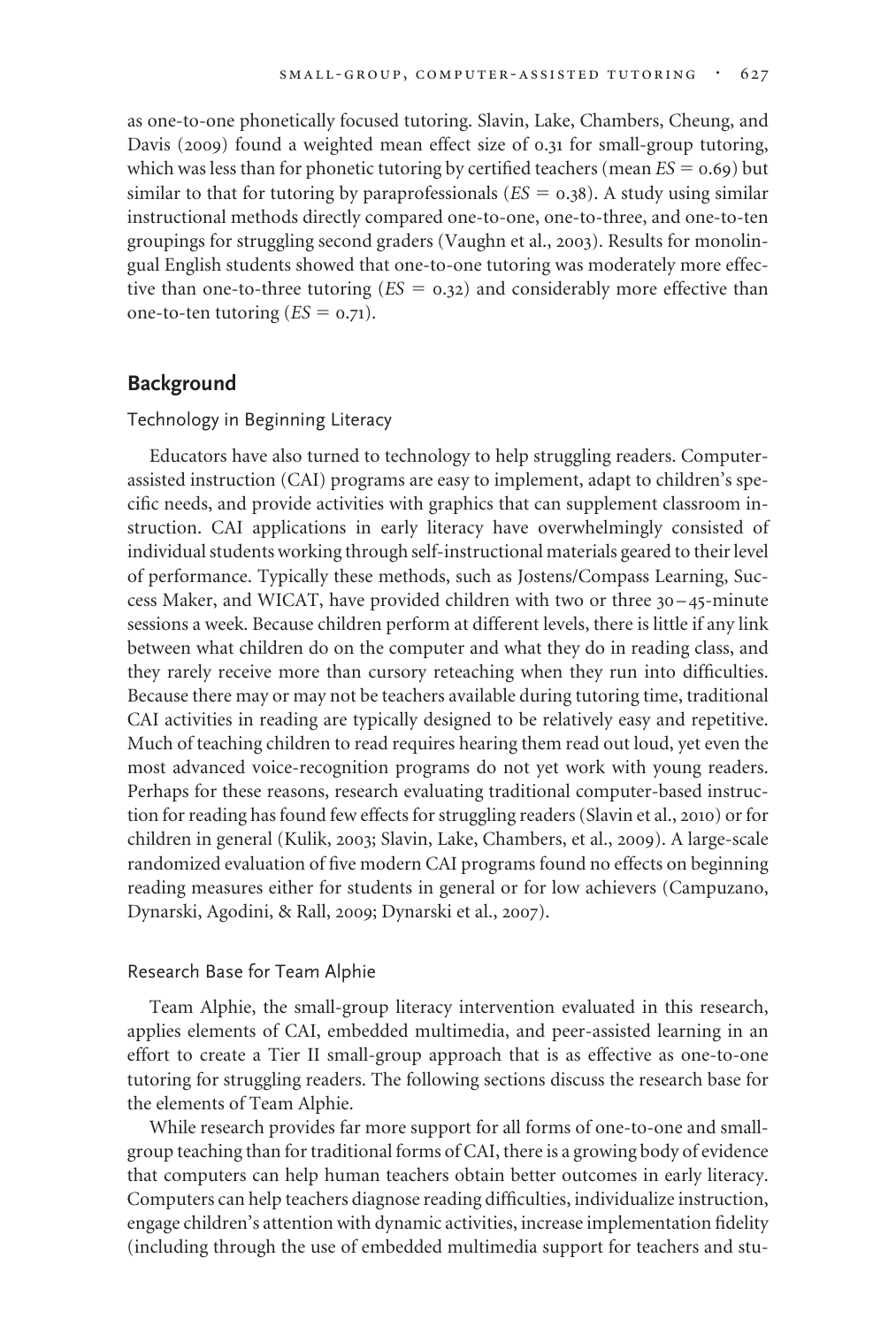dents), provide instant and consistent feedback, track children's progress, and provide ongoing reports for tutors and teachers (Klein, Nir-Gal, & Darom, 2000).

Savage, Abrami, Hipps, and Deault (2009) have developed and carried out a randomized evaluation of ABRACADABRA—a Web-based, multimedia early literacy tool that promotes skills in alphabetics, fluency, comprehension, and writing. Unlike traditional CAI, ABRACADABRA is used in regular reading classes and is fully integrated with other teaching methods. Students work in four small groups per class. A 13-week evaluation showed statistically significant advantages for Canadian first graders who experienced the program on standardized measures of letter-sound knowledge, phonological blending, listening comprehension, and reading comprehension. Intervention effects for listening comprehension reflected one full stanine of improvement, and effects for phonological blending ability were even larger. Crucially, the effects were evident at a delayed posttest when children's reading was reassessed in grade 2, 8 months after the ABRACADABRA intervention had formally ended (Abrami et al., 2010; Abrami, Savage, Wade, Hipps, & Lopez, 2008).

Chambers and her colleagues (Chambers, Abrami, et al., 2008; Chambers, Slavin, et al., 2008) developed and evaluated a computer-assisted tutoring program called Alphie's Alley. Within schools using the Success for All comprehensive reform model, tutors work one-to-one with first and second graders who are struggling to learn to read. Alphie's Alley adds computer activities, record keeping, and other activities to help tutors enhance the effectiveness of their tutoring. Alphie's Alley is described in more detail later in this article. What is important here is that two large randomized evaluations found that tutors who used the computer obtained better outcomes than did control tutors who taught using ordinary SFA tutoring strategies (Chambers, Abrami, et al., 2008; Chambers, Slavin, et al., 2008).

The positive effects seen in the Alphie's Alley studies raise an interesting possibility. Given the reality that most schools are not able to provide one-to-one tutoring for all of their struggling readers, it would be very beneficial to create approaches that are able to extend the effective principles of individual tutoring to small-group tutoring. Human tutors supplemented by computer software designed for this purpose may offer such a solution. The Success for All Foundation (SFAF), in collaboration with the Centre for the Study of Learning and Performance (CSLP) at Concordia University in Montreal, designed computer software intended to make it possible for paraprofessionals to effectively tutor small groups of struggling readers in Success for All schools. The result was Team Alphie, which adapts the one-to-one Alphie's Alley computer-assisted tutoring program to function in groups of up to six students. This article reports the findings of a large-scale randomized evaluation of Team Alphie.

## Success for All

The present project took place within schools using the SFA comprehensive reform program, with children regrouped into classes of about 20 students of homogenous ability for the 90-minute reading block (Slavin, Madden, Chambers, & Haxby, 2009). The first-tier instruction in this program is the beginning reading component of SFA, which focuses on phonemic awareness, letter-sound correspondence, wordlevel decoding, reading decodable stories, engaging in interactive book sharing, vocabulary, and writing activities. It makes extensive use of cooperative learning, a rapid pace of instruction, and frequent assessment.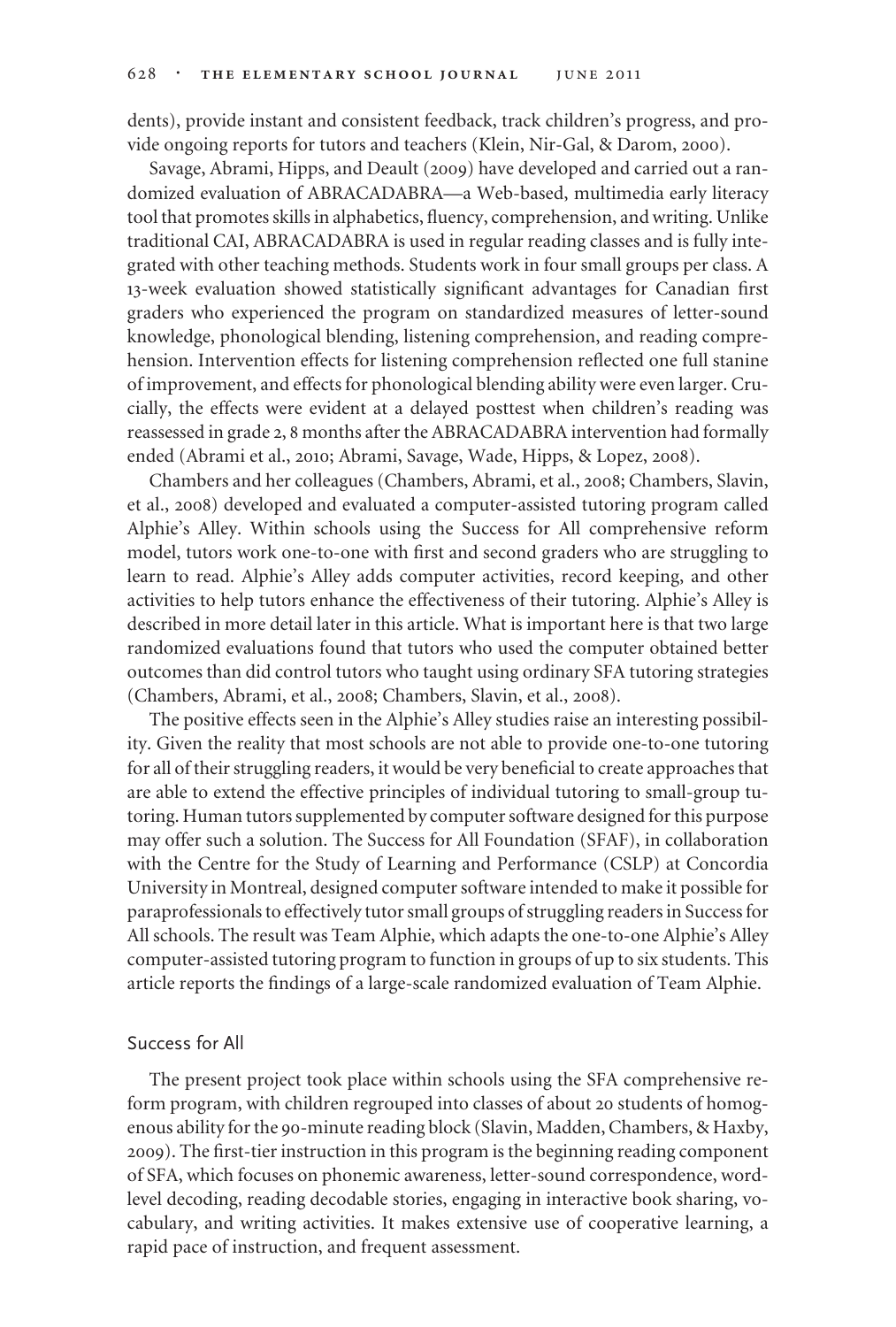Most importantly for the present research, SFA provides daily tutoring for children in grades 1–3 who experience difficulties learning to read. More than 50 experimental-control comparison studies have evaluated the reading impacts of SFA and have found overall positive effects (Borman, Hewes, Overman, & Brown, 2003; Comprehensive School Reform Quality Center, 2006; Slavin, Lake, et al., 2009). For example, a national longitudinal randomized evaluation involving 35 schools found positive effects of the program (Borman et al., 2007). Our study does not evaluate SFA, which was a constant in both treatment conditions, though SFA provided the context for the study. See Slavin, Madden, et al. (2009) for an overview of the SFA program and the underlying theoretical model.

Consistent with an RTI approach to providing extra support targeted at struggling readers, in SFA schools the lowest-achieving first-grade students in reading are assigned to receive one-to-one tutoring for 20 minutes each day. Schools are expected to tutor about 30% of their first graders, 20% of their second graders, and 10% of their third graders, depending on their tutoring resources. Tutors assess each student and determine individualized plans for instruction. They carry out these plans and engage in ongoing communication about the students' progress with their reading teachers. Tutors review the student's progress every 2 weeks, set goals, and adjust plans as needed.

For struggling readers, the tutoring sessions focus on the skills that the individual child needs to work on most. For struggling beginning readers, this is usually auditory blending and segmenting, letter-sound correspondence, and word-level blending. The students spend some time in each session practicing reading the decodable stories that they are working on in their reading classes to improve their fluency.

Students are excused from tutoring when they reach grade level on formal assessments given every quarter. In recent years, many SFA schools have been using Alphie's Alley, the computer-assisted, one-to-one tutoring program described in the following section, to support the tutoring of struggling readers.

## Computer-Assisted Tutoring: Alphie's Alley

A key challenge for many SFA schools is that the amount and quality of tutoring is insufficient. Originally, SFA required certified teachers as tutors, but due to limitations on the availability of certified tutors as well as their cost, most schools have very few tutors; those tutors are usually paraprofessionals or volunteers. Even certified teachers can be challenged to adequately provide the individualized instruction required to bring struggling readers up to grade level. To deal with this issue, SFAF, in collaboration with CSLP, created Alphie's Alley to help tutors make effective use of individual tutoring sessions to help at-risk children make adequate progress in reading. Alphie's Alley is designed for use as a Tier II or Tier III intervention for struggling readers in an RTI framework. It assesses children and suggests individually tailored plans based on the assessments. It provides students with multimedia screens containing 12 types of activities designed to build skills such as phonemic awareness, sound blending, comprehension monitoring, and connected reading. The tutor has an active role in guiding the child, assessing ongoing progress, and modifying plans in light of the child's needs.

The computer also provides a performance support system for the tutor, including video clips showing expert tutors implementing each type of activity with chil-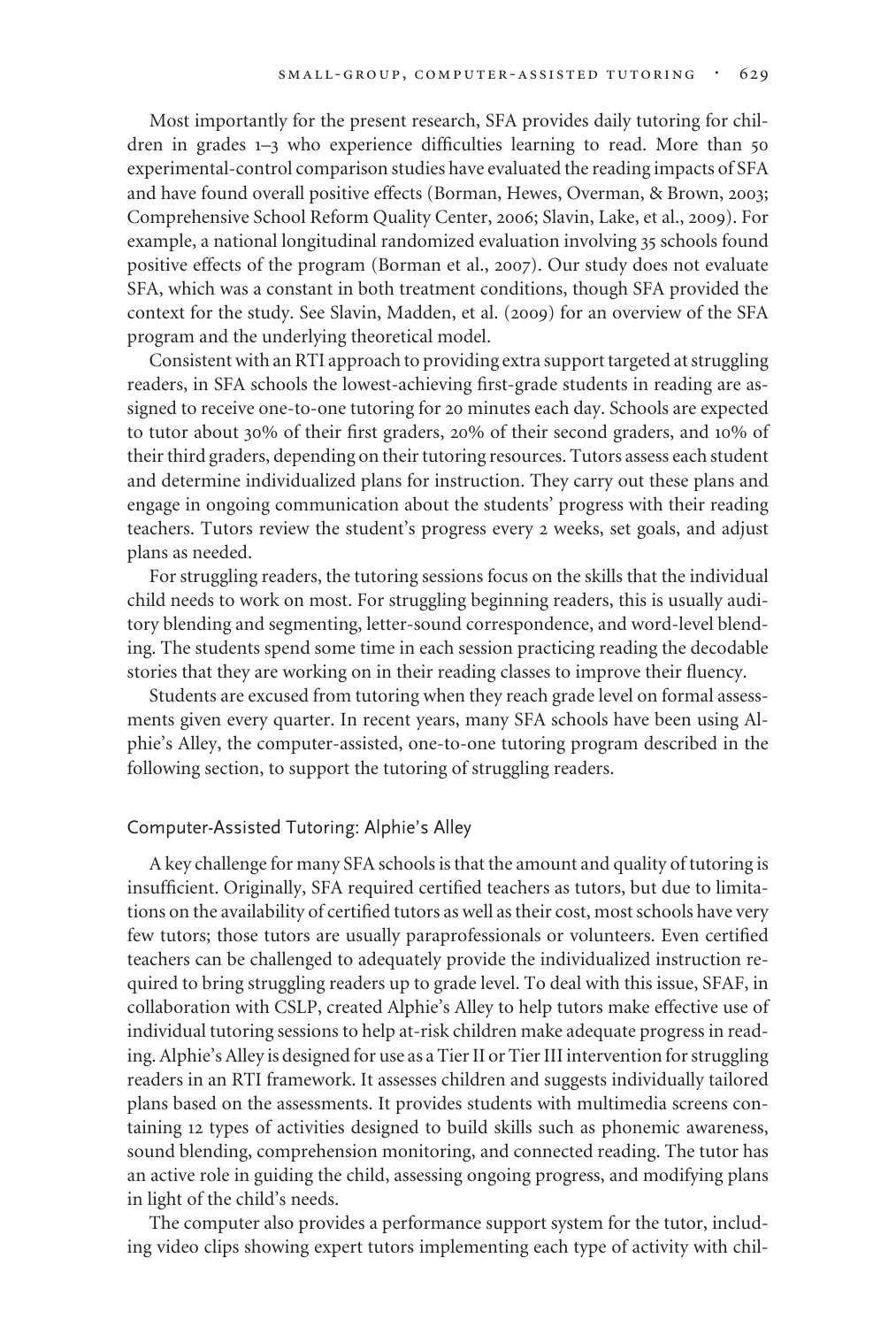dren with various strengths and weaknesses (Gery, 2002). This professional development is intended to help tutors become more thoughtful and strategic in working with their at-risk students (Chambers, Abrami, McWhaw, & Therrien, 2001).

In common with the Success for All beginning reading program, Alphie's Alley also incorporates brief (1–3 minute) embedded multimedia segments, including animations to introduce letter sounds, puppet skits to introduce sound blending, and live-action skits to introduce vocabulary (Baddeley, 2004; Hoeffler & Leutner, 2006; Mayer, 2005, 2008; Verhallen, Bus, & de Jong, 2006). Evaluations found that first graders who experienced the embedded multimedia content learned to read significantly better than those who received an identical curriculum lacking the multimedia content (Chambers, Cheung, Madden, Slavin, & Gifford, 2006).

Alphie's Alley, combined with embedded multimedia used in the regular reading class, was evaluated in two year-long randomized controlled trials. In the first study (Chambers, Abrami, et al., 2008), tutors and 412 low-achieving first graders in 25 schools were randomly assigned to participate in tutoring with Alphie's Alley or the regular one-to-one SFA tutoring. On individually administered reading measures, controlling for pretests, the students with tutors who used Alphie's Alley and were rated as "fully implementing" scored significantly better on reading measures. These results suggest that if well implemented, technology that enhances the performance of tutors has promise in improving the reading performance of at-risk children.

The second study, a randomized experiment in two primarily Hispanic SFA schools, found very positive effects for the combined treatment of Alphie's Alley and in-class embedded multimedia for the reading achievement of low-achieving first graders who received tutoring (Chambers, Slavin, et al., 2008). Significant positive effects were found on the Woodcock Letter-Word and Word Attack scales and on the Gray Oral Reading Test Fluency and Comprehension scales, with a median effect size of 0.53.

## Team Alphie: Small-Group, Computer-Assisted Tutoring

Team Alphie was designed to create a small-group supplementary reading intervention for students reading up to third-grade level, closely linked to the core reading instruction of the SFA program. Team Alphie is designed as a Tier II intervention in an RTI framework; students who do not succeed in Team Alphie can receive Alphie's Alley or other one-to-one tutoring if the small-group intervention is not sufficient. Team Alphie combines cooperative learning, computer-assisted instruction, embedded multimedia, and tutoring. It incorporates elements of the one-to-one Alphie's Alley but is used with groups of students, usually six children, divided into similarability pairs, with each pair working on a computer.

Peer-assisted learning (or cooperative learning) refers to teaching methods in which pupils help one another learn academic content. Team Alphie uses pairlearning methods based on programs such as Peer-Assisted Learning Strategies (Fuchs, Fuchs, Mathes, & Simmons, 1997; Mathes, Howard, Allen, & Fuchs, 1998) and Classwide Peer Tutoring (Greenwood et al., 1987). Within groups of struggling readers, Team Alphie has pairs of pupils work together at a computer, taking turns as "reader" and "coach." The computer poses a question or a task, and after the reader has given an answer, the computer gives the correct answer and the coach indicates whether or not the reader's response matched the computer's. Research on peer-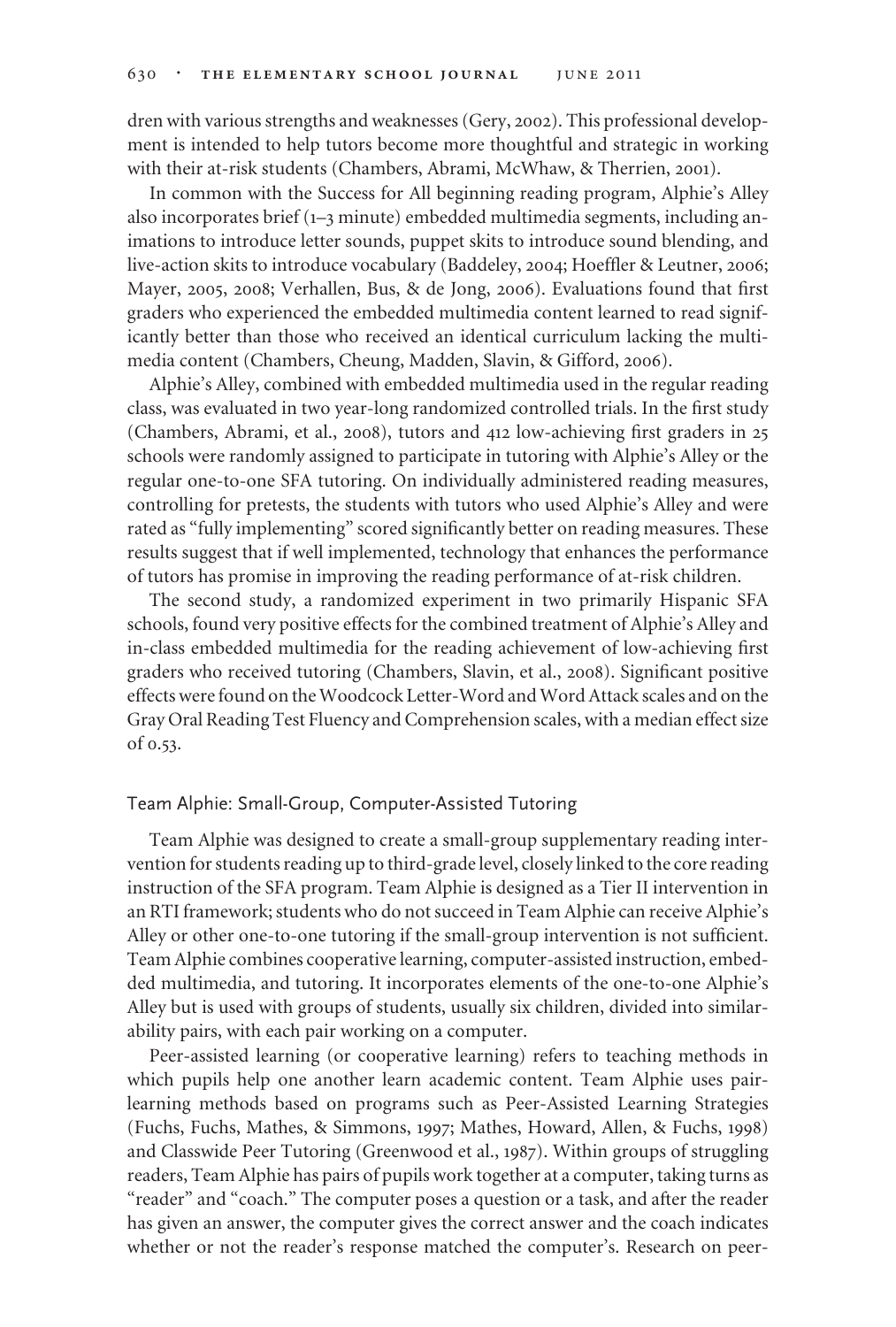assisted learning strategies of this kind (though lacking computers) in early reading has found substantial positive effects on reading measures (Calhoon, Al Otaiba, Cihak, King, & Avalos, 2007; Calhoon, Al Otaiba, Greenberg, King, & Avalos, 2006; Greenwood et al., 1987; Mathes & Babyak, 2001; Mathes et al.,1998, 2003). Slavin et al. (2010), summarizing outcomes for struggling readers in studies of peer-assisted learning methods, reported a sample-size weighted mean effect size of 0.58 on independent reading measures.

Team Alphie provides daily 45-minute lessons in phonemic awareness, phonics, fluency, vocabulary, and comprehension, with the focus on decoding and fluency skills. The program has three components—assessment, planning, and computer activities—with embedded professional development to support implementation.

**Assessment.** Team Alphie assesses children's reading strengths and difficulties in the areas of phonemic awareness, phonics, fluency, and comprehension. Like most RTI approaches, the program continuously updates information relevant to the students' progress.

**Planning.** The program presents a 2-week tutoring plan based on the lowest partner's assessment. At the end of the 2-week period, a new plan is generated based on the pair's performance on the activities.

**Computer activities.** Team Alphie uses the Alphie's Alley activities, adapted for use by two students, rather than a tutor and tutee. Students work on computer activities specifically designed to reinforce skills taught in their core reading program. In some activities, students have an opportunity to respond directly on the computer. If the student cannot produce a correct answer, the computer gives progressive scaffolding until the right answer is reached. In other activities, the student responds to his or her partner, who records whether the student's response was correct or not; if incorrect, the computer provides scaffolded support to help the child come to the right answer. Specific activities that students encounter are as follows:

- 1. *Letter identification.* The computer gives a sound, and the student must select a letter of letter combination that makes that sound.
- 2. *Letter writing.* Same as letter identification, except that the student must type or write the letter or letter combination.
- 3. *Auditory blending.* The computer presents sounds for two-, three-, or fourphoneme words, which the student blends into a word.
- 4. *Auditory segmenting.* The computer says a word and the student must break it into its separate sounds.
- 5. *Sight words.* The computer displays sight words, which the student reads.
- 6. *Word-level blending.* The computer displays a word and the student uses sound blending to decode it.
- 7. *Spelling.* The computer says a word and the student types it. At higher levels, the computer reads a sentence that the student types.
- 8. *Story preparation.* Before the child reads a decodable story, the computer displays story-related words (both phonetically regular and sight words) for the student to practice.
- 9. *Tracking.* Students read a decodable story book on the computer to their partners and use an arrow key to track word by word. The computer models appropriate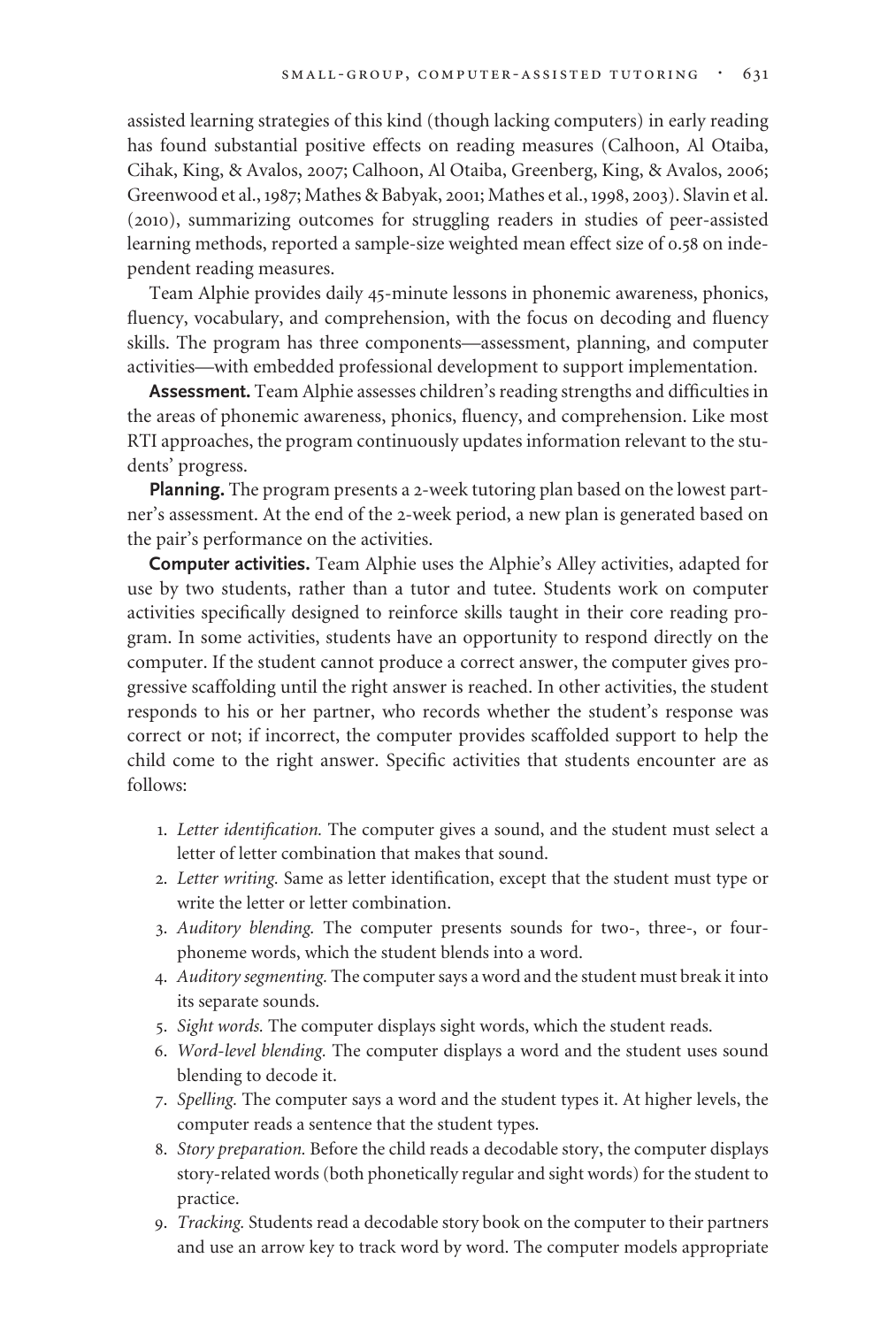decoding strategies if the student cannot decode a word, and orally presents sight words that the student does not know.

- 10. *Fluency.* Students read a decodable story to their partners, who note errors and times to compute words correct per minute. Fluency practice and assessment focuses on accuracy, then smoothness, then expression, then rate.
- 11. *Comprehension questions.* The computer displays questions about the stories that the students answers to their partners. These are prediction, summarization, and inferential questions and questions about story structure (e.g., characters, setting).
- 12. *Graphic organizers.* The students complete a graphic organizer to represent main ideas from the stories.

**Performance support for tutors.** Team Alphie facilitates assessment and record keeping, and provides performance support for tutors in the form of video vignettes and written suggestions on how to help remediate students' particular problems. Once a diagnosis has been made about students' specific problems, the tutor can view demonstrations of a variety of intervention strategies to help remediate that problem. For example, if a tutor determines that a child has a problem with visual tracking, then the tutor can view video vignettes of other tutors modeling ways to help children learn to track. Short audiovisual vignettes provide immediate expert guidance to the tutors focused on the exact problem they are confronting.

As pairs work on Team Alphie activities, the tutor monitors them, providing in-person instructional support and conducting quick assessments to verify students' mastery of objectives, which reflects the RTI approach to supporting struggling readers. When a pair masters an instructional objective, a green flag appears to inform the tutor that the students are ready for a quick assessment to verify each partner's mastery of the objective. If both partners pass the quick assessment administered by the tutor, Team Alphie presents the next level of objectives for that activity. However, if either partner fails to pass the quick assessment, Team Alphie continues presenting objectives at the current level. With each quick assessment, Team Alphie immediately processes the data for each pair and adjusts the pairs' instructional plans accordingly. Team Alphie does not allow a pair to move forward until both partners have mastered the objective at the assigned level.

If a pair does not make progress finishing its assigned Team Alphie activities, the program displays an orange flag as an indication that the tutor should spend extra time monitoring this pair. As part of this monitoring, one or both partners may need direct instruction in a specific skill or activity, or the tutor may need to address a behavioral issue. By monitoring the pairs, the tutor ensures that partners understand how to record answers correctly, evaluates whether the pairs are appropriately placed or grouped, and determines whether the instructional plan is inappropriate for the pair.

## The Present Study

The present study evaluated the relative effects of computer-assisted tutoring in small groups (Team Alphie) and ordinary one-to-one tutoring provided to struggling readers in Success for All schools. If Team Alphie is as effective as one-to-one tutoring, it will be possible to extend tutoring to many more struggling readers than could otherwise be served. Such an outcome might provide further support for the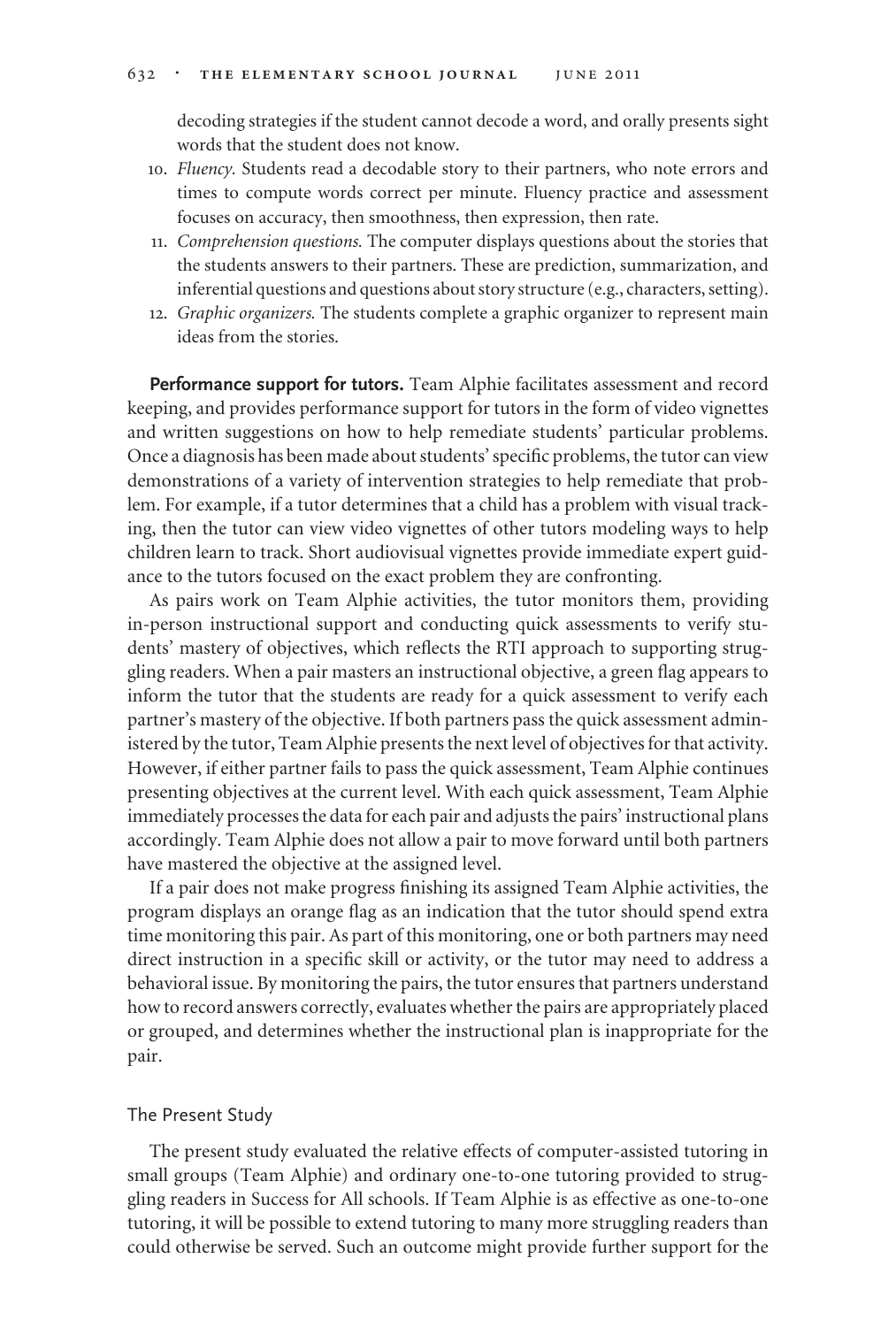findings of Chambers, Abrami, et al. (2008) and Chambers, Slavin, et al. (2008) to the effect that supplemental human tutoring with targeted technology can enhance the outcomes of tutoring for struggling readers.

## Study Questions

Study questions were as follows: (1) What are the effects of small-group, computer-assisted tutoring in comparison to one-to-one tutoring on reading achievement for low-achieving first- and second-grade struggling readers? (2) How efficient is small-group, computer-assisted tutoring compared to traditional one-toone tutoring in terms of the numbers of children who can receive effective tutoring services?

# **Method**

### Participants

The study took place in 33 high-poverty SFA schools located in nine states: Georgia, Massachusetts, Texas, Washington, Oregon, Mississippi, Florida, Pennsylvania, and Colorado. All of the tutors were certified teachers, and there were the equivalent of two full-time tutors per school. These schools had majorities of minority students: the treatment schools on average were 64% African American and 24% Hispanic, and the control schools were 80% African American and 14% Hispanic. Only 5% of the control students and 10% of the treatment students were Caucasian.

Because we only needed to identify potential struggling readers and to reduce the testing burden, the lowest 50% of first and second graders were identified by each school as potentially eligible for tutoring. These students were pretested in the early fall on a standardized reading measure described below, and the lowest-scoring 20 students in both the first and second grades in each school were assigned to be eligible for tutoring. Entire schools were randomly assigned to implement either Team Alphie or regular (paper-and-pencil) SFA one-to-one tutoring for the 2007–2008 school year. As the number of students exceeded the availability of tutors, the lowest scorers on each list were selected first, and then as students either left the school or reached grade level, they were replaced by the next-lowest student on the list.

## **Treatments**

Students in both conditions who experienced difficulties in reading were assigned to daily tutoring sessions. Each school provided two tutors to participate in the study. Tutors in both conditions received essentially the same day-long training, which provided an overview of the SFA tutoring program and went into details about the tutoring objectives, the assessment process, targeted planning, and communication between teacher and tutor to enhance students' reading instruction. For the last part of the training, Team Alphie tutors learned how to use the software while the paperand-pencil tutors practiced administering the paper-and-pencil assessments. The tutoring activities in both conditions covered the following skills: phonemic awareness, concepts about print, letter skills, sight words, vocabulary, tracking, fluency, comprehension, and writing.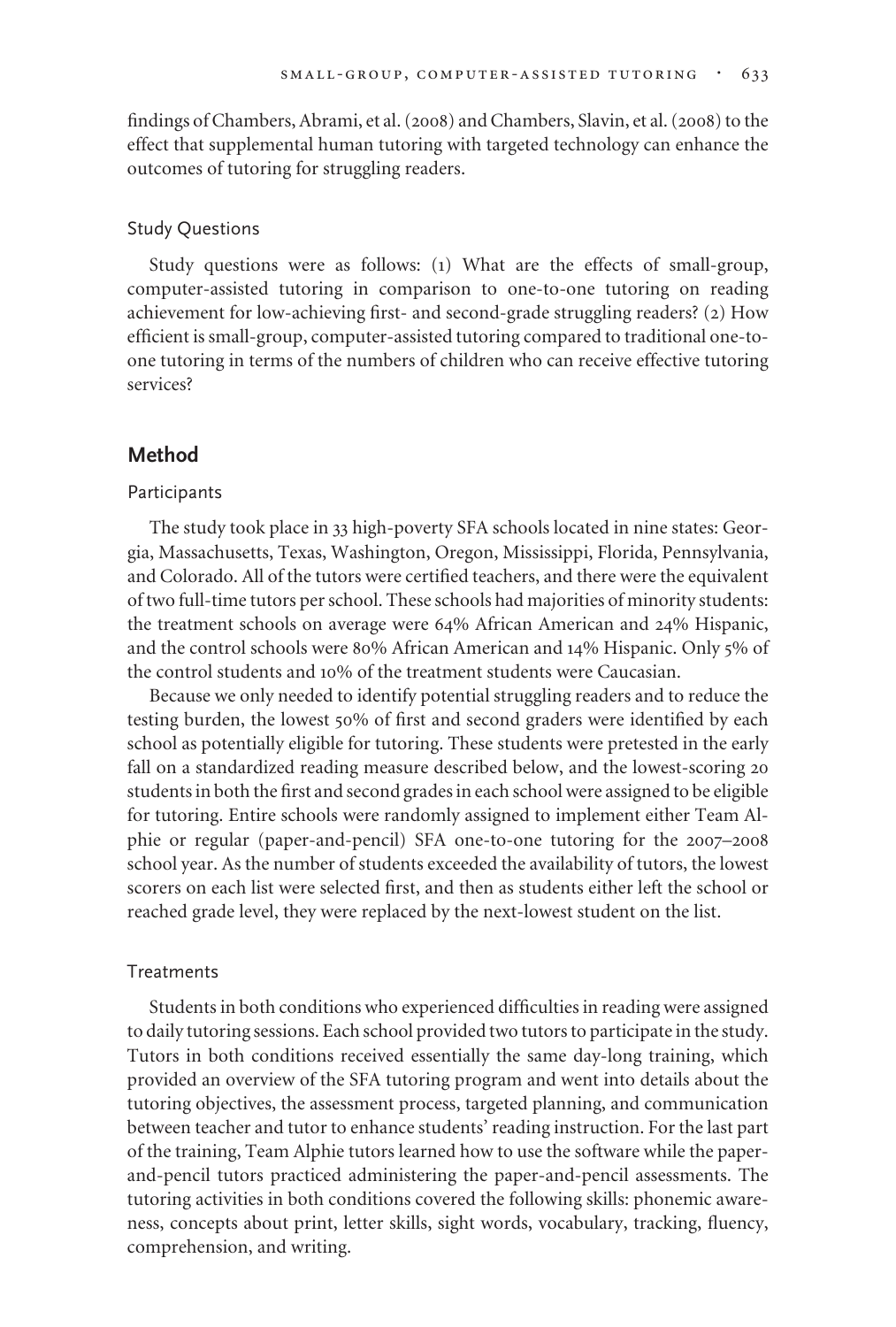# Experimental Treatment: Team Alphie Small-Group, Computer-Assisted Tutoring

In the experimental schools, students identified as being in need of tutoring were assigned to groups of six students, up to the number of groups that the two tutors participating in the study could accommodate. The students participated in Team Alphie at least four times a week with a tutor for 45-minute sessions, as described above in the section on Team Alphie. The tutor monitored the pairs as they worked on the computers and verified that students had mastered a level of the skill they were working on. When students reached the level of their reading class on the SFA quarterly assessments, they were excused from tutoring and the next child on the list replaced them in the Team Alphie sessions. Because these students were struggling beginning readers, most of the activities they worked on were related to phonics skills.

## Control Treatment

In the control schools, students identified as being in need of tutoring were assigned to be tutored in the number of slots available for the two tutors participating in the study. Students were individually tutored for daily 20-minute sessions, using the standard paper-and-pencil tutoring process, as described previously in the section on Success for All. When students reached the level of their reading class on the SFA quarterly assessments, they were excused from tutoring and the next child on the list replaced them in tutoring. The paper-and-pencil tutoring process included assessment, planning, and student activities that focused on the same objectives as those in the computer-assisted tutoring program. The use or nonuse of the smallgroup, computer-assisted tutoring program was the only factor differentiating experimental and control treatments.

### Measures

Specially trained testers, unaware of the children's experimental assignments, administered reading scales from the Woodcock-Johnson III Tests of Achievement (Woodcock, McGrew, & Mather, 2001). The Woodcock-Johnson III Tests of Achievement were normed on a national sample of children, and the test-retest coefficients for the two subtests used were .95 for Letter-Word Identification and .83 for Word Attack.

**Woodcock Letter-Word Identification (pre, post).** The Letter-Word Identification (LWID) scale of the Woodcock-Johnson III was used as a pretest and then as a posttest. The LWID scale requires subjects to identify isolated letters and words.

**Woodcock Word Attack (post).** The Word Attack (WA) scale asks subjects to read nonsense words as an assessment of phonetic skills.

**Woodcock Passage Comprehension (post).** The Passage Comprehension (PC) scale measures students' ability to study a short passage, usually two to three sentences long, and identify a key word missing from the passage.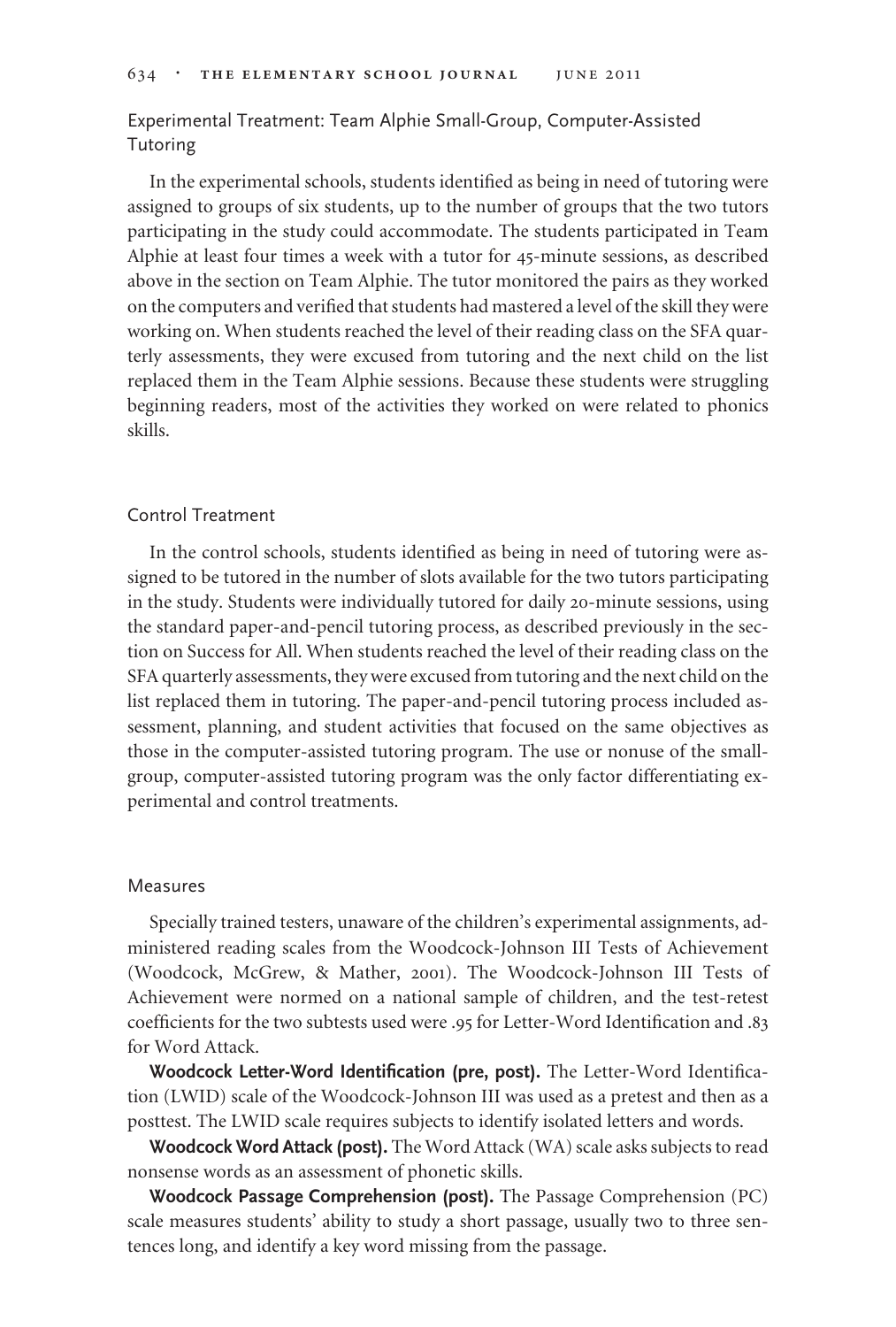## Implementation Fidelity

Trainers, whose job is evaluating the implementation quality of both the regular SFA tutoring and Team Alphie tutoring, conducted in-class observations and rated the quality of implementation of the Team Alphie program and the control SFA tutoring on a three-point scale: fully implementing, partially implementing, and poorly implementing. Trace data on the amount of time the program was used were collected by the software.

# Procedure

After pretesting, the lowest-performing students were assigned to tutoring and were tutored until they reached the average reading level of their reading classes. They were then excused from tutoring. The next-lowest-scoring students took their place in tutoring. Some of the experimental schools ran out of children who were participating in the study, so other students were included in the tutoring groups. Study students were individually administered the LWID, WA, and PC scales at posttest in spring 2008.

## Analyses

The data were first analyzed using a multivariate analysis of covariance (MAN-COVA), examining all four dependent variables together and controlling for LWID on pretests. Analyses of covariance were then carried out for each dependent variable, also controlling for LWID. Effect sizes were computed as the difference between experimental and control individual student posttests after adjustment for pretests and other covariates, divided by the unadjusted posttest control-group standard deviation.

# **Results**

Analysis of the pretest data indicated that students in the Team Alphie (experimental) schools scored significantly higher on the LWID than those in schools using regular one-to-one tutoring (control) in the first grade ( $p < .05$ ,  $ES = 0.28$ ) and marginally higher in the second grade ( $p < .068$ ,  $ES = 0.21$ ) (see Table 1).

Analyses of covariance (ANCOVAs) were conducted on posttests at the student level, separately by grade, with the LWID pretest score as the covariate (see Table 1). Analyses were carried out for the sample of students who participated in tutoring in either condition and were present for both pre- and posttests. The first-grade treatment group outperformed the individually tutored control group on all three covariate-adjusted dependent measures: LWID ( $ES = 0.17$ ,  $p = .05$ ), WA ( $ES = 0.21$ ,  $p = .04$ ), and PC (*ES* = 0.15,  $p = .05$ ). The second-grade treatment and individually tutored control groups showed no significant differences on any of the dependent measures. An important outcome of the study was that schools using Team Alphie were able to tutor 31% more first-grade students and 46% more second-grade students than the control schools.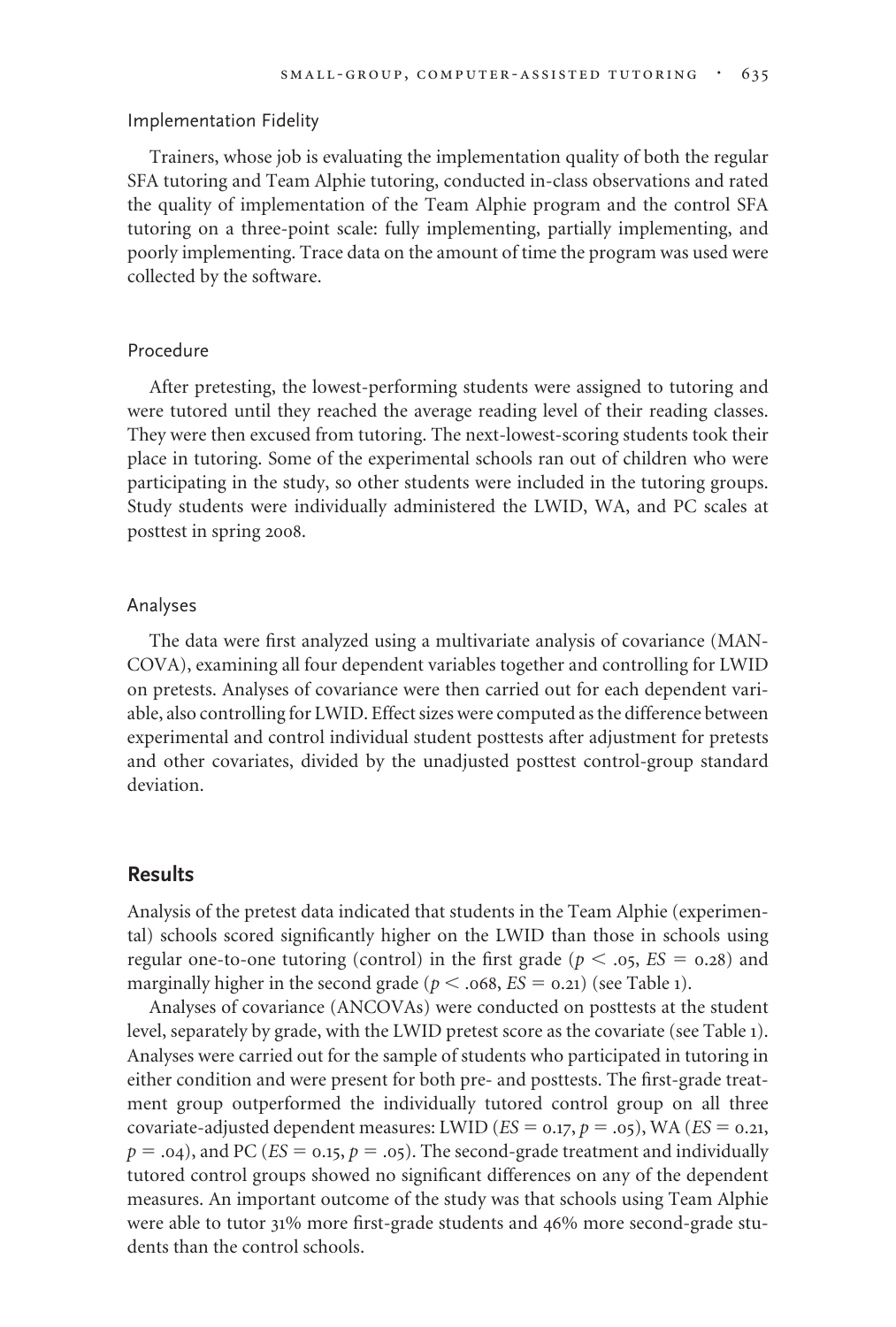|                         | Pretest |      |               |     | Covariate-Adjusted Posttest |               |        |
|-------------------------|---------|------|---------------|-----|-----------------------------|---------------|--------|
|                         | Mean    | SD   | $\mathcal{P}$ | ES  | Mean                        | $\mathcal{P}$ | ES     |
| First grade:            |         |      |               |     |                             |               |        |
| <b>LWID</b>             |         |      | .005          | .28 |                             | .05           | .17    |
| Treatment ( $n = 195$ ) | 21.97   | 5.50 |               |     | 32.23                       |               |        |
| Control $(n = 171)$     | 20.23   | 6.18 |               |     | 31.06                       |               |        |
| Word Attack             |         |      |               |     |                             | .04           | .21    |
| Treatment ( $n = 195$ ) |         |      |               |     | 13.71                       |               |        |
| Control $(n = 171)$     |         |      |               |     | 12.52                       |               |        |
| Passage                 |         |      |               |     |                             |               |        |
| Comprehension           |         |      |               |     |                             | .05           | .15    |
| Treatment ( $n = 195$ ) |         |      |               |     | 14.97                       |               |        |
| Control $(n = 171)$     |         |      |               |     | 14.24                       |               |        |
| Second grade:           |         |      |               |     |                             |               |        |
| <b>LWID</b>             |         |      | .068          | .21 |                             | .67           | $-.03$ |
| Treatment ( $n = 177$ ) | 33.08   | 5.84 |               |     | 38.73                       |               |        |
| Control $(n = 103)$     | 31.68   | 6.70 |               |     | 38.94                       |               |        |
| Word Attack             |         |      |               |     |                             | .64           | .05    |
| Treatment ( $n = 177$ ) |         |      |               |     | 16.18                       |               |        |
| Control $(n = 103)$     |         |      |               |     | 15.88                       |               |        |
| Passage                 |         |      |               |     |                             |               |        |
| Comprehension           |         |      |               |     |                             | .17           | .01    |
| Treatment ( $n = 177$ ) |         |      |               |     | 18.94                       |               |        |
| Control $(n = 103)$     |         |      |               |     | 18.45                       |               |        |

Table 1. Effect Sizes for Reading Outcomes for First and Second Graders by Condition

# **Discussion**

The results of this randomized experiment demonstrate that the Team Alphie smallgroup, computer-assisted tutoring program significantly increased reading achievement (in comparison to one-to-one tutoring) for first graders and produced equal reading achievement for second graders. This is a notable finding, as there is a substantial body of evidence to support the notion that one-to-one tutoring is the most effective form of instruction. Because the Team Alphie classes were also able to tutor substantially greater numbers of children with equal or greater effects on the children who were tutored, the study results imply that Team Alphie can expand services for struggling readers. It may reduce the need for third-tier, one-to-one tutoring for some students.

The finding of this study, that the small-group, computer-assisted tutoring program was more effective for struggling first graders than one-to-one tutoring with a human tutor, runs counter to previous findings comparing individual and smallgroup tutoring and to research on computer-assisted instruction in reading (Slavin et al., 2010). There are a few unique characteristics of the Team Alphie intervention that might explain its effectiveness. The first is that the program is closely aligned with the core instruction that students receive in their reading classes, which is not common in CAI remedial interventions. That alignment may mean that the supplementary instruction better supports the children' learning.

Another characteristic of the program is the use of structured cooperative learning. Students work in similar-ability pairs on the computer. Partners support each other's learning by taking turns recording whether their partner's answers are correct or not and helping them when they can. Other pair-learning programs in which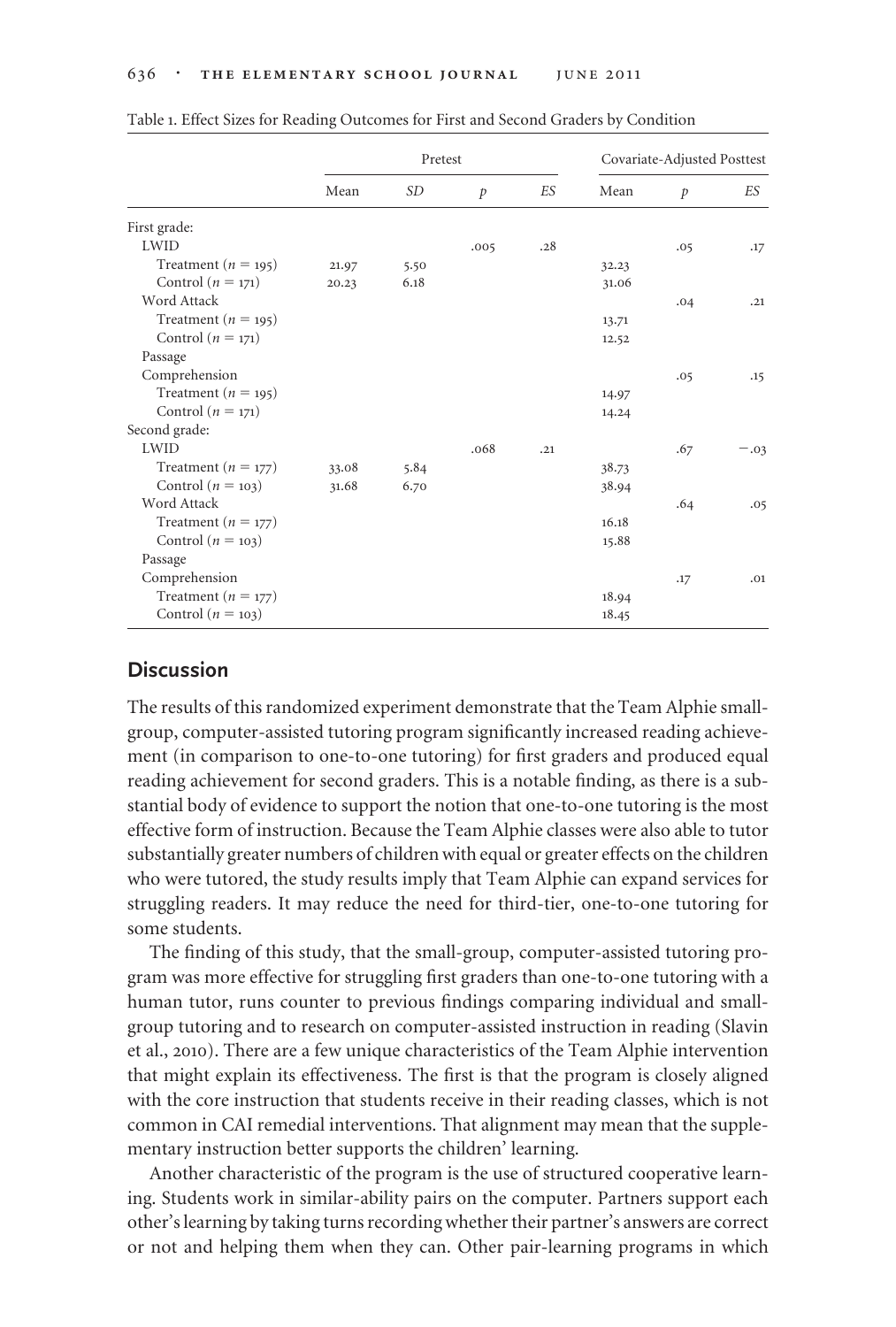children take turns as teacher and learner have also been found to be effective in supporting children's literacy (e.g., Fuchs & Fuchs, 2006; Mathes & Babyak, 2001; Mathes et al., 1998).

Overall, first graders made more progress from pretest to posttest on Letter-Word Identification than second graders. It may be that the activities they were working on in Team Alphie focused more on the skills necessary for beginning reading than on the fluency and comprehension skills that the second graders needed. This is something for the developers to consider in further development of the program. In this study we only tested children who received tutoring in both conditions. Because the Team Alphie schools were able to tutor more children than the control school, if we had tested all the struggling readers—including those who did not receive tutoring—we speculate that the overall improvement in reading performance for the Team Alphie condition would have been higher than the control condition in both grades 1 and 2.

One finding that is likely to be of great interest to schools wanting to implement an RTI approach was that Team Alphie schools were able to successfully serve one-third more first graders and close to one-half more second graders than the control schools. In tight financial times, when schools cannot afford to supply one-to-one tutoring for all students who need it, the option of having small-group, computerassisted tutoring that would allow them to reach more struggling readers would likely be welcome. Team Alphie was not only at least as effective as one-to-one tutoring for struggling second graders, and more effective for first graders, it was also a more efficient approach to the provision of support. Had Team Alphie only matched the performance of the one-to-one-tutored students (as was anticipated) it would likely be the better approach given the greater number of students helped. As a Tier II intervention, individual children who do not make sufficient progress in Team Alphie should receive one-to-one tutoring, but the evidence presented here suggests that the number of children who will need intensive services can be greatly reduced by the use of the program.

## Limitations

One limitation of this randomized study was that there were significant pretest differences between the treatment and control students. These differences were controlled for in the posttest analyses, but this was an unfortunate randomization. Another issue was that there were not enough schools to conduct a school-level analysis even though the randomization was at the school level; therefore, the results understate the standard error, but to an unknown degree.

We decided to randomly assign schools to condition, rather than assign students within schools, for a number of reasons. First, school staffs were very happy to have the computer-assisted tutoring program, and the perception that some students were receiving better support than others may have created problems within schools. Second, assigning children to tutoring requires careful scheduling, and it would have been a difficult balance assigning children to different types of tutoring while keeping those separate within a school over the year.

There is a slight chance that the difference between the groups was due to the increased time in tutoring. However, this is unlikely because much of the additional time was spent in organizing the classes, logging in, getting the computers on the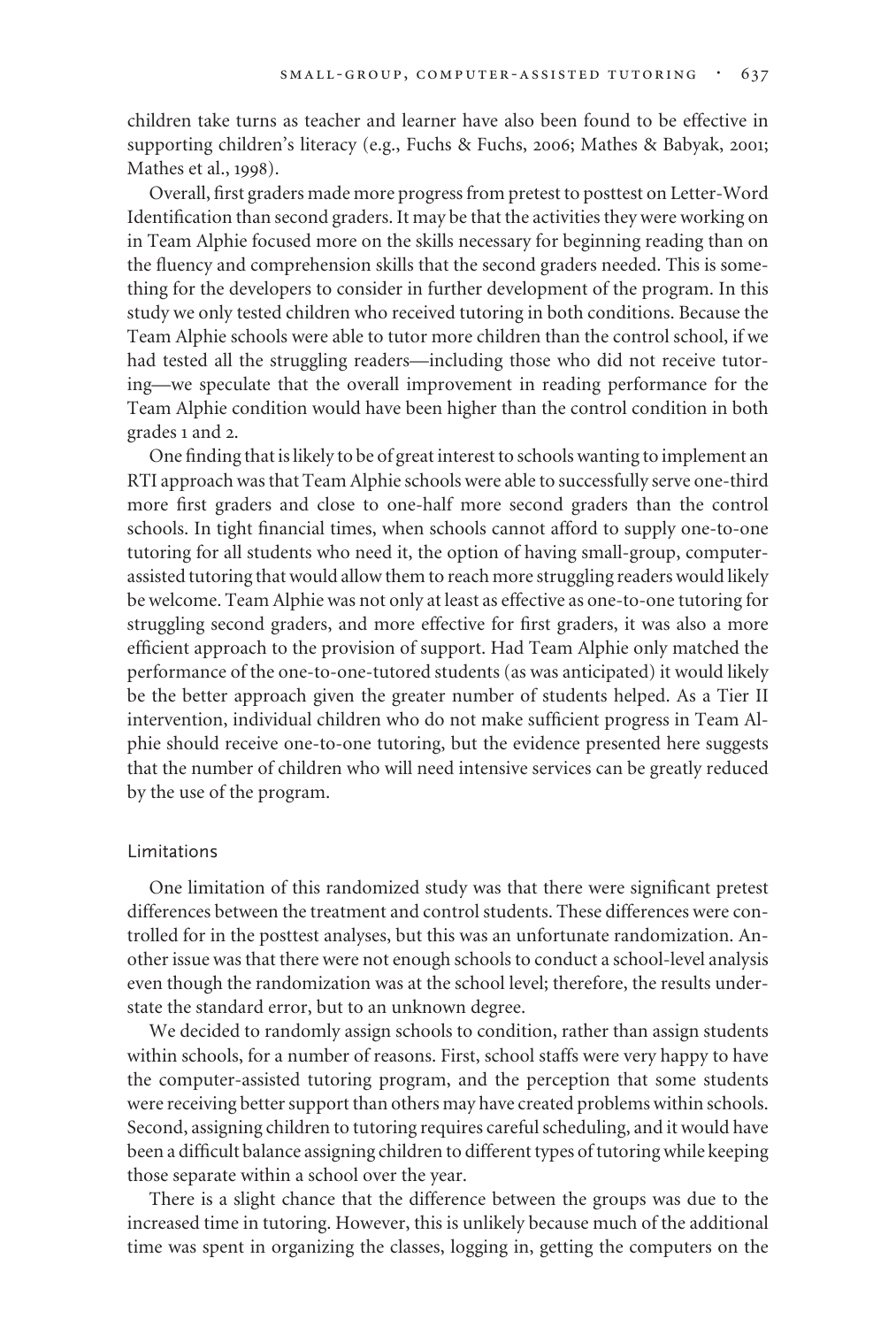right activities, and verifying the pairs' progress, while in the one-to-one tutoring, tutoring began as soon as the child arrived at the session. Regarding the amount of tutor time each child received, in the one-to-one tutoring, each child received 20 minutes of the tutor's time per session; in the Team Alphie one-to-six sessions, each child received the equivalent of 7.5 minutes of the tutor's time per session.

There was variability in the amount of time that experimental schools used the program. The number of days that schools implemented the program over the year ranged from 22 to 84. Some schools took a long time to get their computers and software up and running. Some did not devote sufficient time to implementing tutoring, with tutors being used as substitutes for absent teachers. However, despite these limitations, the students in the Team Alphie schools performed as well or better than the one-to-one tutoring schools.

## Conclusion

In conclusion, the combination of computer-assisted tutoring, embedded multimedia, and cooperative learning in this reading intervention may indicate an effective and efficient way to help struggling students succeed in learning to read in the second tier of the Success for All RTI model. This approach to small-group remediation might provide a replicable solution for RTI models, which seek to keep struggling readers in general education classes with effective, targeted services.

# **Note**

This research was funded by the Office of Elementary and Secondary Education at the U.S. Department of Education (grant no. S332B050004). However, any opinions expressed are those of the authors and do not necessarily represent the positions or policies of the funder. Correspondence concerning this article should be addressed to Bette Chambers, Center for Research and Reform in Education, Johns Hopkins University, 200 W. Towsontown Blvd., Baltimore, MD 21204, or bchambers@jhu.edu.

# **References**

- Abrami, P. C., Savage, R. S., Deleveaux, G., Wade, A., Meyer, E., & Lebel, C. (2010). The Learning Toolkit: The design, development, testing and dissemination of evidence-based educational software. In P. Zemliansky & D. M. Wilcox (Eds.), *Design and implementation of educational games: Theoretical and practical perspectives* (pp. 168–187). Hershey, PA: IGI Global.
- Abrami, P. C., Savage, R., Wade, A., Hipps, G., & Lopez, M. (2008). Using technology to assist children learning to read and write. In T. Willoughby & E. Wood (Eds.), *Children's learning in a digital world* (pp. 129–172). Oxford: Blackwell.
- Baddeley, A. D. (2004). The psychology of memory. In A. D. Baddeley, M. D. Kopelman, & B. A. Wilson (Eds.), *The essential handbook of memory disorders for clinicians* (pp. 1–13). Chichester: Wiley.
- $\rightarrow$  Borman, G. D., Hewes, G. M., Overman, L. T., & Brown, S. (2003). Comprehensive school reform and achievement: A meta-analysis. *Review of Educational Research,* **73**(2), 125–230.
- Borman, G. D., Slavin, R. E., Cheung, A., Chamberlain, A., Madden, N. A., & Chambers, B. (2007). Final reading outcomes of the national randomized field trial of Success for All. *American Educational Research Journal,* **44**(3), 701–731.
- Brown, K., Morris, D., & Fields, M. (2005). Intervention after grade 1: Serving increased numbers of struggling readers effectively. *Journal of Literacy Research,* **37**(1), 61–94.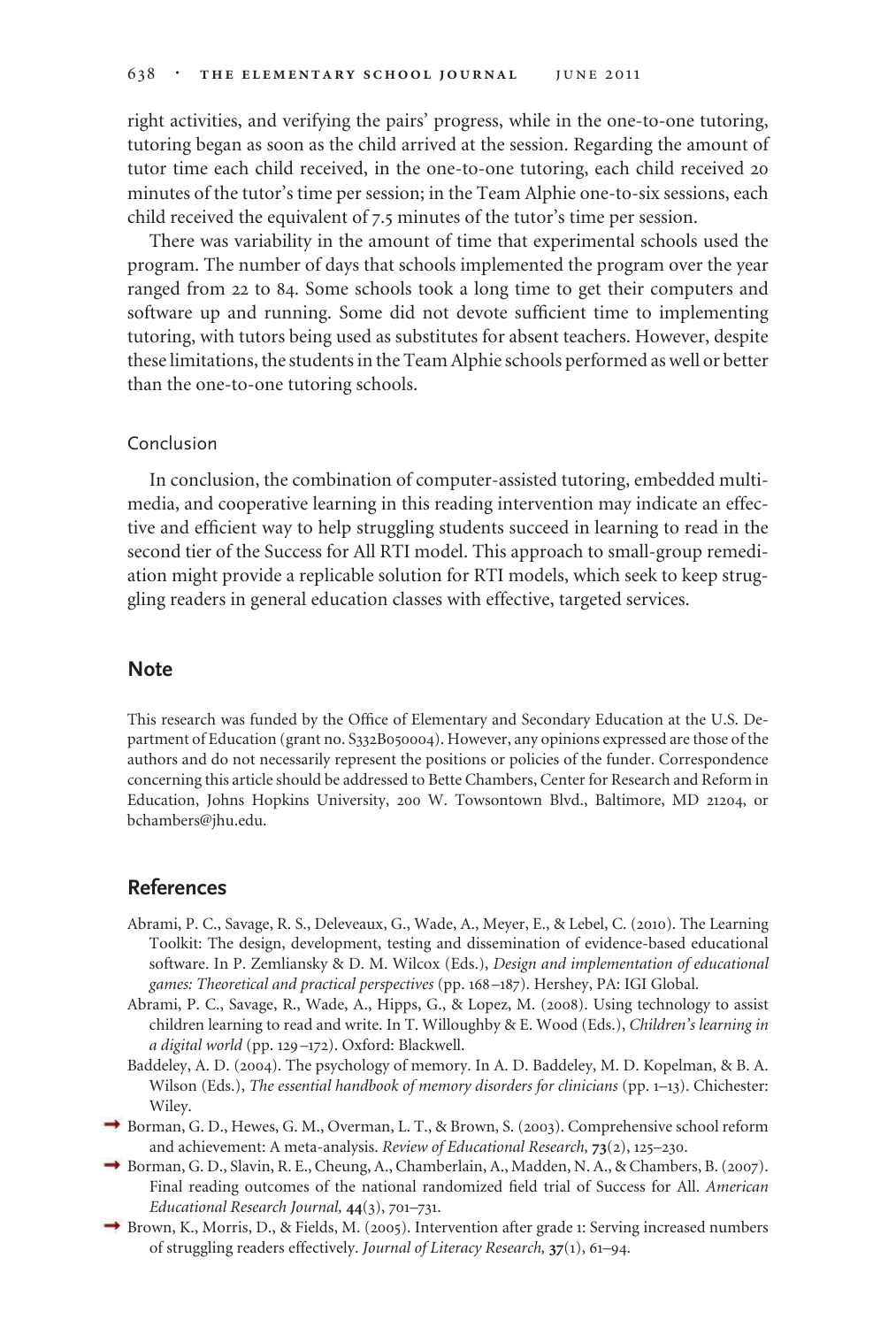- Calhoon, M., Al Otaiba, S., Cihak, D., King, A., & Avalos, A. (2007). The effects of a peer-mediated program on reading skill acquisition for two-way bilingual first-grade classrooms. *Learning Disability Quarterly,* **30**(3), 169–184.
- Calhoon, M., Al Otaiba, S., Greenberg, D., King, A., & Avalos, A. (2006). Improving reading skills in predominantly Hispanic Title I first grade classrooms: The promise of peer-assisted learning strategies. *Learning Disabilities Research and Practice,* **21**(4), 261–272.
	- Campuzano, L., Dynarski, M., Agodini, R., & Rall, K. (2009). *Effectiveness of reading and mathematics software products: Findings from two student cohorts.* Washington, DC: U.S. Department of Education.
- $\rightarrow$  Chambers, B., Abrami, P., McWhaw, K., & Therrien, M. C. (2001). Developing a computer-assisted tutoring program to help children at risk learn to read. In P. Abrami (Ed.), Understanding and promoting complex learning use technology. [Special issue on instructional technology]. *Educational Research and Evaluation,* **7**(2/3), 223–239.
- Chambers, B., Abrami, P. C., Tucker, B. J., Slavin, R. E., Madden, N. A., Cheung, A., & Gifford, R. (2008). Computer-assisted tutoring in Success for All: Reading outcomes for first graders. *Journal of Research on Educational Effectiveness,* **1**(2), 120–137.
- Chambers, B., Cheung, A., Madden, N., Slavin, R. E., & Gifford, R. (2006). Achievement effects of embedded multimedia in a Success for All reading program. *Journal of Educational Psychology,* **98**(1), 232–237.
- Chambers, B., Slavin, R. E., Madden, N. A., Abrami, P. C., Tucker, B. J., Cheung, A., & Gifford, R. (2008). Technology infusion in Success for All: Reading outcomes for first graders. *Elementary School Journal,* **109**(1), 1–15.
	- Comprehensive School Reform Quality Center. (2006). *CSRQ Center report on elementary school comprehensive school reform models.* Washington, DC: American Institutes for Research.
	- Dynarski, M., Agodini, R., Heaviside, S., Novak, T., Carey, N., Campuzano, L.,... Sussex, W. (2007). *Effectiveness of reading and mathematics software products: Findings from the first student cohort.* Washington, DC: Institute of Education Sciences.
- $\rightarrow$  Ehri, L., Dreyer, L., Flugman, B., & Gross, Al. (2007). Reading Rescue: An effective tutoring intervention model for language-minority students who are struggling readers in first grade. *American Educational Research Journal,* **44**(2), 414–448.
- $\rightarrow$  Fuchs, D., & Fuchs, L. S. (2006). Introduction to response to intervention: What, why, and how valid is it? *Reading Research Quarterly,* **41**(1), 92–128.
- Fuchs, D., Fuchs, L., Mathes, G., & Simmons, D. (1997). Peer-assisted learning strategies: Making classrooms more responsive to diversity. *American Educational Research Journal,* **34**(1), 174– 206.
- Gery, G. (2002). Achieving performance and learning through performance centered systems. *Advances in Developing Human Resources,* **4**(4), 464–478.
- Greenwood, C., Dinwiddie, G., Bailey, V., Carta, J., Dorsey, D., Kohler, F., ... Schulte, D. (1987). Field replication of classwide peer tutoring. *Journal of Applied Behavior Analysis,* **20**, 151–160.
	- Hoeffler, T., & Leutner, D. (2006, April). *Instructional animation versus static picture: A metaanalysis.* Poster presented at the annual meeting of the American Educational Research Association, San Francisco.
	- Klein, P. S., Nir-Gal, O., & Darom, E. (2000). The use of computers in kindergarten, with and without adult mediation: Effects on children's cognitive performance and behavior. *Computers in Human Behavior,* **16**(6), 591–608.
	- Kulik, J. A. (2003). *Effects of using instructional technology in elementary and secondary schools: What controlled evaluation studies say* (SRI Project No. P10446.001). Arlington, VA: SRI International.
- Mathes, P., & Babyak, A. (2001). The effects of peer-assisted literacy strategies for first-grade readers with and without additional mini-skills lessons. *Learning Disabilities Research & Practice,* **16**(1),  $28 - 44.$
- Mathes, P. G., Howard, J. K., Allen, S. H., & Fuchs, D. (1998). Peer-assisted learning strategies for first-grade readers: Responding to the needs of diverse learners. *Reading Research Quarterly,* **33**, 62–94.
- Mathes, P. G., Torgesen, J., Clancy-Menchetti, J., Santi, K., Nicholas, K., Robinson, C., & Grek, M. (2003). A comparison of teacher-directed versus peer-assisted instruction to struggling firstgrade readers. *Elementary School Journal,* **103**(5), 459–479.